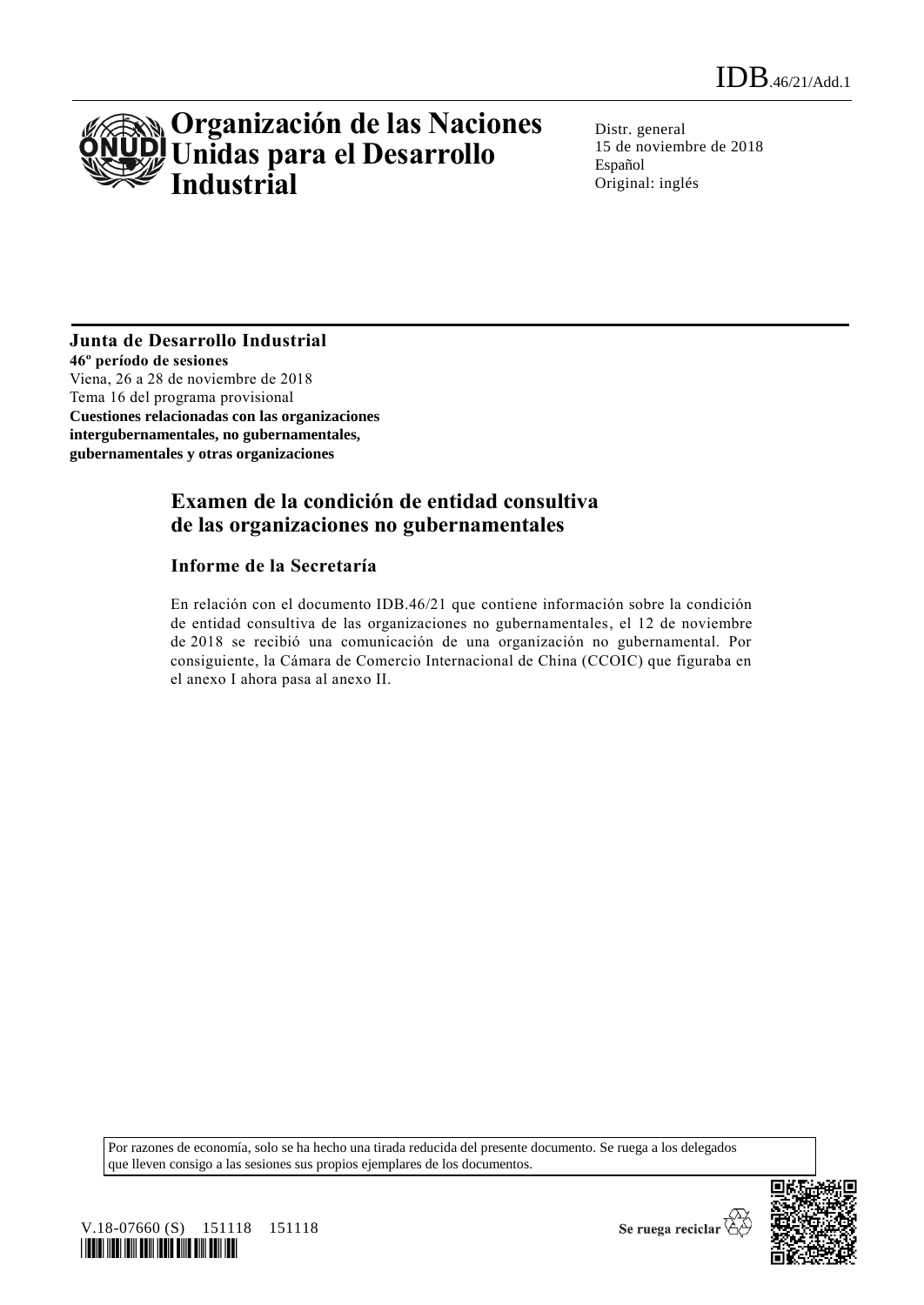## **Anexo I**

| Nombre de la organización                                                          | Abreviatura/<br>sigla | Base legislativa/<br>decisión | Documento de<br>información básica |
|------------------------------------------------------------------------------------|-----------------------|-------------------------------|------------------------------------|
| Academia Internacional de Ciencias Tecnológicas                                    |                       | IDB.10/Dec.21                 | IDB.10/13                          |
| <b>Arab Fertilizer Association</b>                                                 | AFA                   | IDB.2/Dec.29                  | IDB.2/5                            |
| Arab Iron and Steel Union                                                          | <b>AISU</b>           | IDB.2/Dec.29                  | IDB.2/5                            |
| Asociación "Compagnia delle Opere"                                                 | <b>CDO</b>            | IDB.21/Dec.13                 | IDB.21/28                          |
| Asociación de Antiguos Expertos en Desarrollo Industrial<br>de las Naciones Unidas | <b>AFIDE</b>          | IDB.21/Dec.13                 | IDB.21/28                          |
| Asociación Internacional de Profesores                                             | <b>IPA</b>            | IDB.10/Dec.21                 | IDB.10/13                          |
| Asociación Latinoamericana de Industrias Farmacéuticas                             | <b>ALIFAR</b>         | IDB.2/Dec.29                  | IDB.2/5                            |
| Association of African Development Finance Institutions                            | <b>AADFI</b>          | IDB.2/Dec.29                  | IDB.2/5/Add.1                      |
| Association of Financial and Industrial Groups of Russia                           |                       | IDB.19/Dec.6                  | IDB.19/4                           |
| <b>Austrian Senior Experts Pool</b>                                                | <b>ASEP</b>           | IDB.15/Dec.11                 | IDB.15/11                          |
| Austrian Society for Environment and Technology                                    | ÖGUT                  | IDB.17/Dec.8                  | IDB.17/12                          |
| Austro-Arab Chamber of Commerce                                                    |                       | IDB.24/Dec.12                 | IDB.24/24                          |
| Centre International de la Construction en Terre                                   | <b>CRAterre</b>       | IDB.6/Dec.20                  | IDB.6/4                            |
| Comité International des Plastiques en Agriculture                                 | <b>CIPA</b>           | IDB.2/Dec.29                  | IDB.2/5                            |
| <b>Consumers International</b>                                                     | CI                    | IDB.2/Dec.29                  | IDB.2/5                            |
| DEULA-Nienburg (Academia Alemana de Agricultura<br>y Tecnología)                   |                       | IDB.19/Dec.6                  | IDB.19/4/Add.1                     |
| European Federation of National Engineering Associations                           | <b>FEANI</b>          | IDB.2/Dec.29                  | IDB.2/5                            |
| European Federation of National Maintenance Societies                              | <b>EFNMS</b>          | IDB.2/Dec.29                  | IDB.2/5/Add.1                      |
| European Organization for Quality                                                  | EOQ                   | IDB.2/Dec.29                  | IDB.2/5/Add.1                      |
| Federación Internacional de Productores Agrícolas                                  | <b>FIPA</b>           | IDB.2/Dec.29                  | IDB.2/5                            |
| Federación Sindical Mundial                                                        | <b>FSM</b>            | IDB.2/Dec.29                  | IDB.2/5                            |
| Fédération Internationale des Ingénieurs-Conseils                                  | <b>FIDIC</b>          | IDB. $2/Dec.29$               | IDB.2/5/Add.1                      |
| Institut Supérieur de Gestion                                                      | <b>ISG</b>            | IDB.8/Dec.40                  | IDB.8/14                           |
| Instituto Panruso de Investigaciones de Mercado                                    | <b>VNIKI</b>          | IDB.21/Dec.13                 | IDB.21/28                          |
| International Association for Hydro-Environment<br><b>Engineering and Research</b> | <b>IAHR</b>           | IDB.6/Dec.20                  | IDB.6/4                            |
| <b>International Chamber of Commerce</b>                                           | ICC                   | IDB.2/Dec.29                  | IDB.2/5                            |
| International Council of Design                                                    | ico-D                 | IDB.8/Dec.40                  | IDB.8/14                           |
| International Federation for Heat Treatment and Surface<br>Engineering             | <b>IFHTSE</b>         | IDB.8/Dec.40                  | IDB.8/14                           |
| International Federation for Information Processing                                | <b>IFIP</b>           | IDB.14/Dec.24                 | IDB.14/23                          |
| <b>International Fertilizer Association</b>                                        | <b>IFA</b>            | IDB.2/Dec.29                  | IDB.2/5                            |
| International Institute of Welding                                                 | <b>IIW</b>            | IDB.2/Dec.29                  | IDB.2/5/Add.1                      |
| <b>International Measurement Confederation</b>                                     | <b>IMEKO</b>          | IDB.2/Dec.29                  | IDB.2/5                            |
| <b>International Network for Environmental Management</b>                          | <b>INEM</b>           | IDB.15/Dec.11                 | IDB.15/11                          |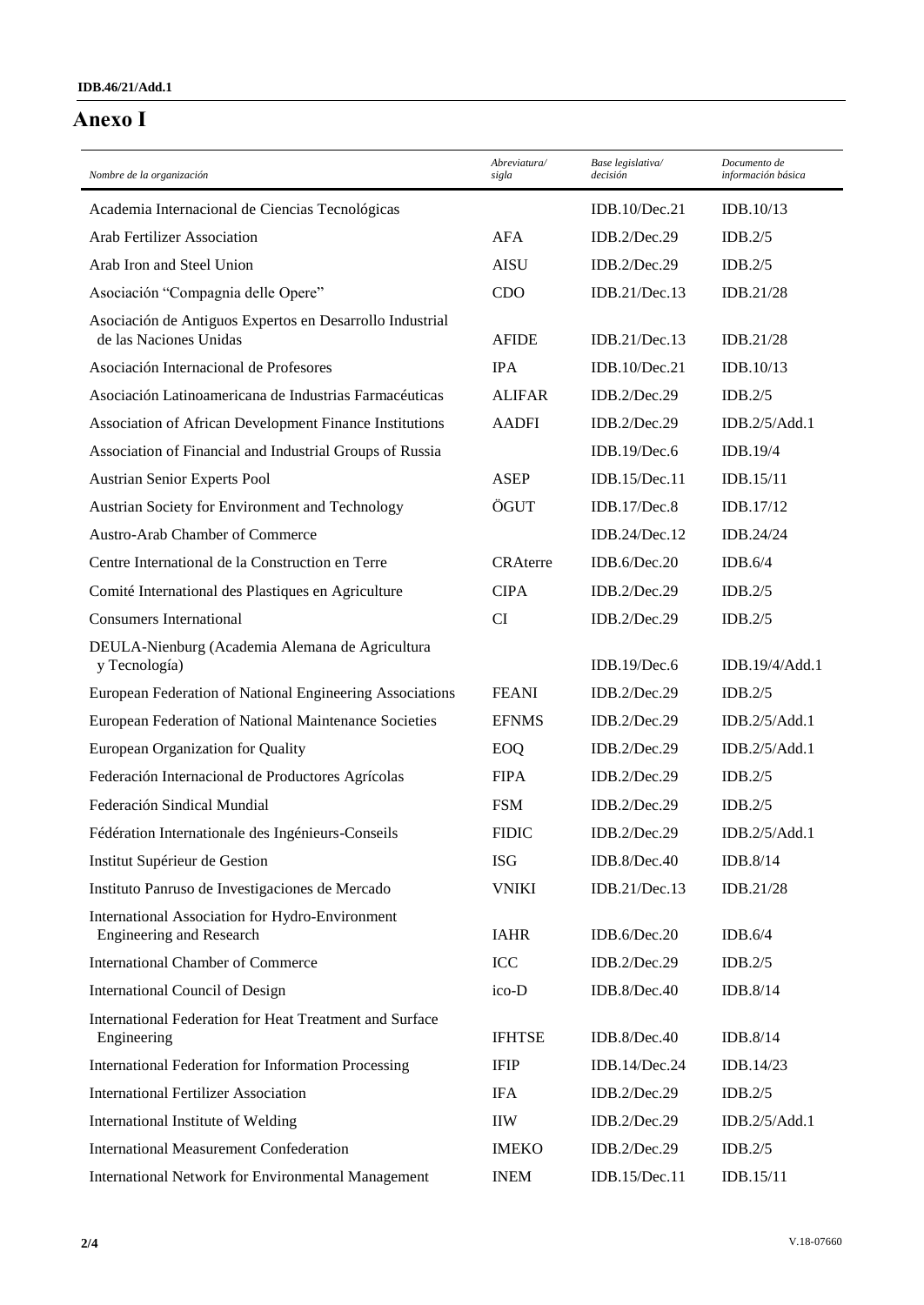| Nombre de la organización                                                                            | Abreviatura/  | Base legislativa/<br>decisión | Documento de<br>información básica |
|------------------------------------------------------------------------------------------------------|---------------|-------------------------------|------------------------------------|
|                                                                                                      | sigla         |                               |                                    |
| International Trade Union Confederation                                                              | <b>ITUC</b>   | IDB.35/Dec.9                  | IDB.35/10                          |
| International Union of Food Science and Technology                                                   | <b>IUFoST</b> | IDB.2/Dec.29                  | IDB.2/5/Add.1                      |
| International Union of Laboratories and Experts in<br>Construction Materials, Systems and Structures | <b>RILEM</b>  | IDB.2/Dec.29                  | IDB.2/5/Add.1                      |
| International Union of Leather Technologists and Chemists<br>Societies                               | <b>IULTCS</b> | IDB.2/Dec.29                  | IDB.2/5                            |
| Mountain-Unlimited (Sociedad para el Desarrollo<br>y la Cooperación Internacional)                   |               | IDB.21/Dec.13                 | IDB.21/28/Add.1                    |
| Organización Internacional de Empleadores                                                            | <b>OIE</b>    | IDB.2/Dec.29                  | IDB.2/5                            |
| Organización Latinoamericana de Gobiernos Intermedios                                                | <b>OLAGI</b>  | IDB.35/Dec.9                  | IDB.35/10                          |
| Südwind (Asociación de Política de Desarrollo)                                                       |               | IDB.38/Dec.11                 | IDB.38/17                          |
| Union Internationale des Associations et Organismes<br>Scientifiques et Techniques                   | <b>UATI</b>   | IDB.2/Dec.19                  | IDB.2/5                            |
| World Association for Small and Medium Enterprises                                                   | <b>WASME</b>  | IDB.2/Dec.29                  | IDB.2/5                            |
| World Design Organization                                                                            | <b>WDO</b>    | IDB.2/Dec.29                  | IDB.2/5                            |
| World Packaging Organisation                                                                         | <b>WPO</b>    | IDB.8/Dec.40                  | IDB.8/14                           |
| World Savings and Retail Banking Institute                                                           | <b>WSBI</b>   | IDB.2/Dec.29                  | IDB.2/5/Add.1                      |